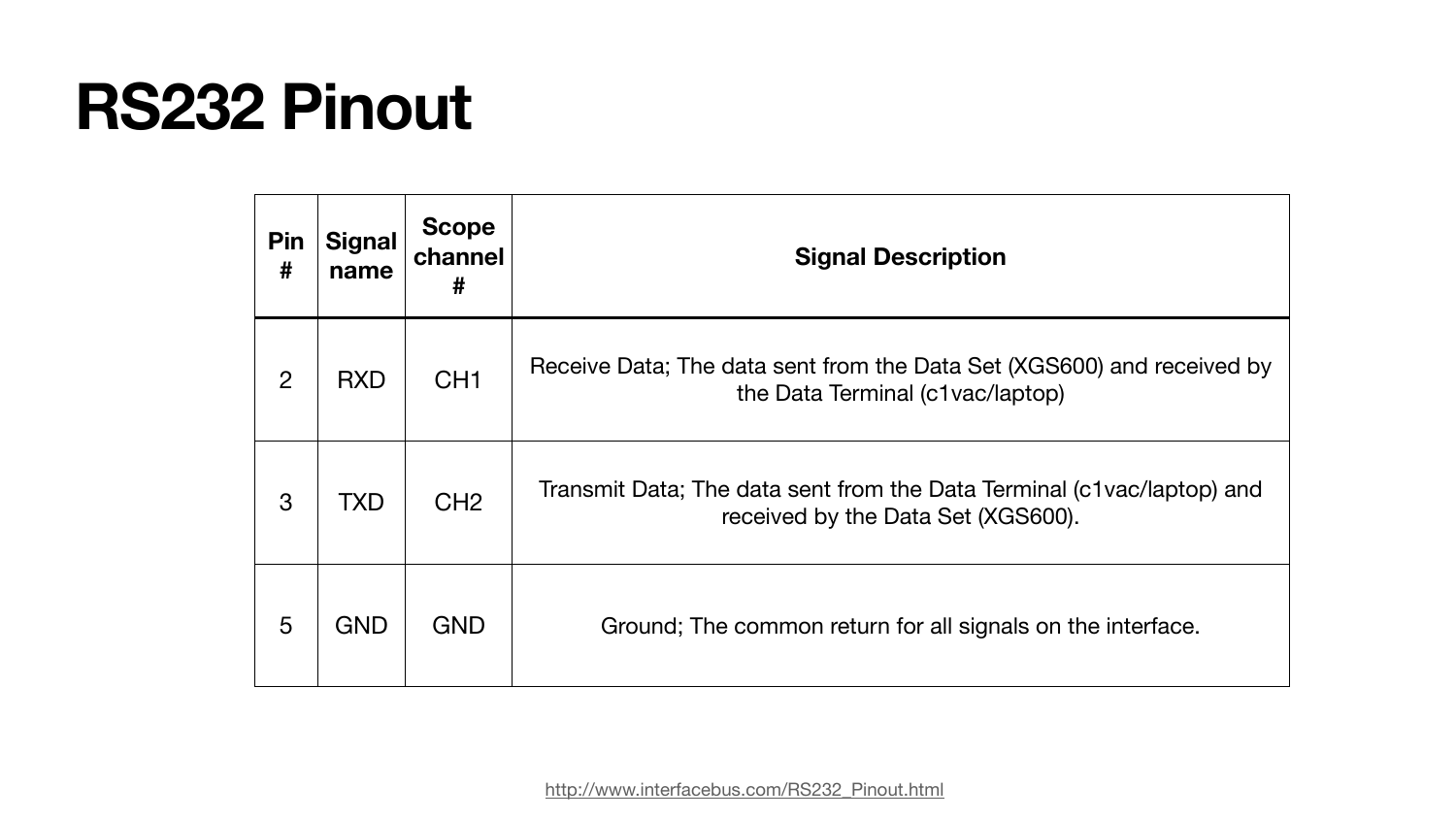### **Laptop to XGS600 (successful communication)**

Read request command sent from laptop to XGS600 on pin#3 (TXD/CH2) Pressure reading data sent from XGS600 to laptop on pin#2 (RXD/CH1)



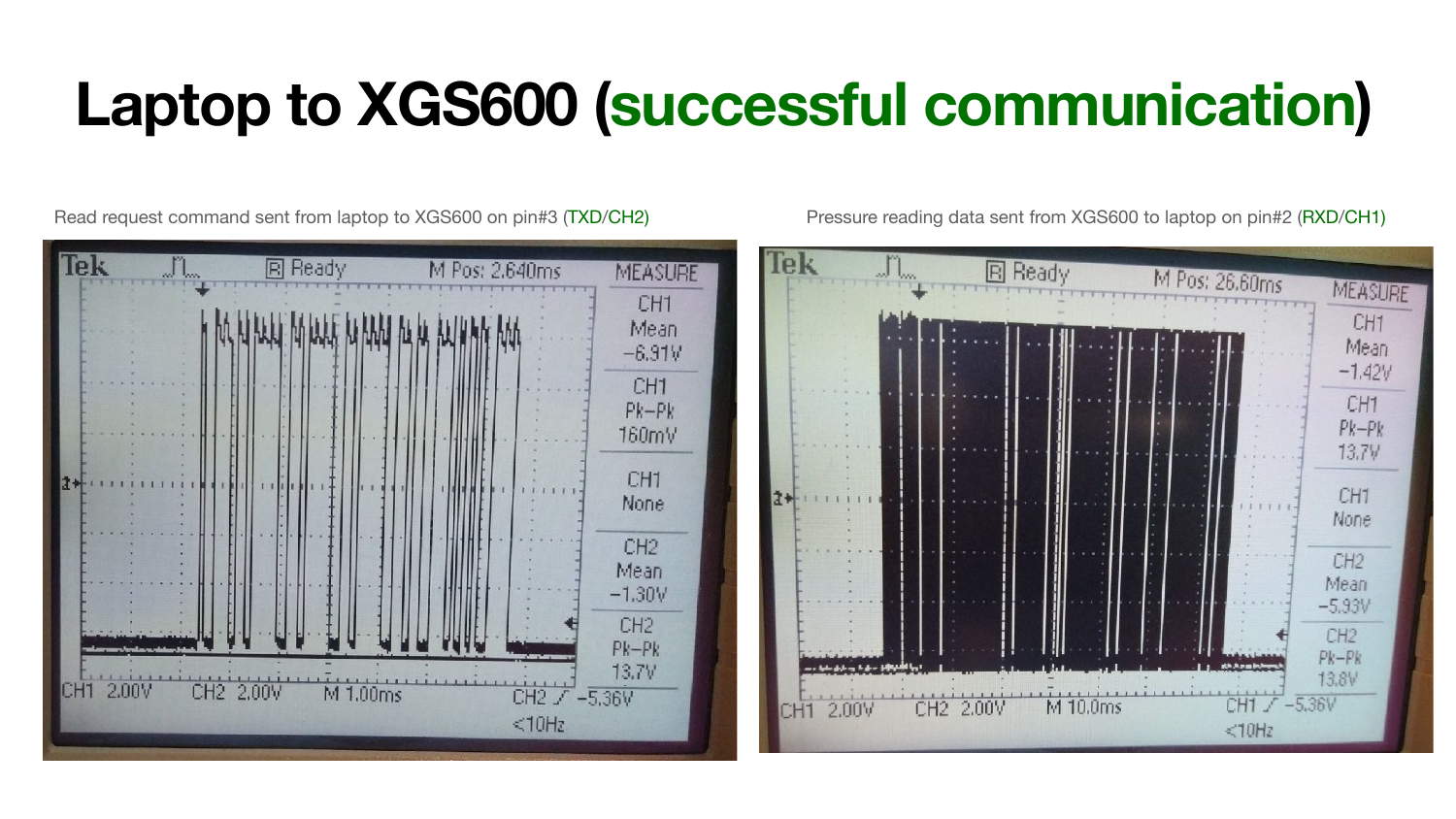## **IOLAN to USBserial**

Read request command sent from c1vac to laptop on pin#2 (RXD/CH1)



Successful communication : Note however that IOLAN is writing to the wrong pin#2, i.e it is behaving like a dataset instead of a data terminal, which is why we are able to communicate with both the XGS600 and the IOLAN from our laptop.